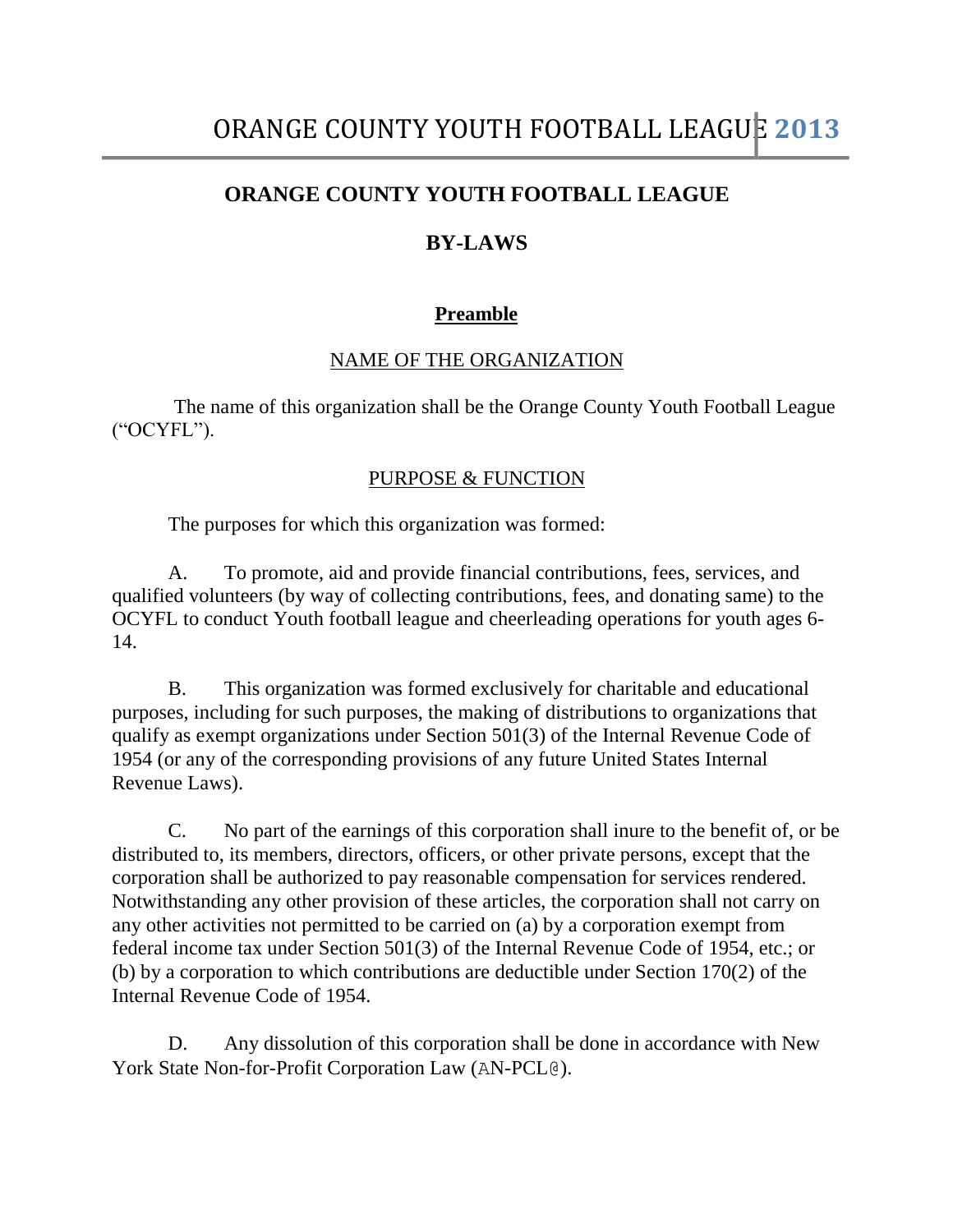E. These by-laws are subject to, and governed by, the N-PCL and the Articles of

Incorporation of the league. In the event of a direct conflict between the provisions of these by-laws and the mandatory provisions of the N-PCL, the N-PCL will be controlling. In the event of a direct conflict between the provisions of these by-laws and the Articles of Incorporation, these by-laws will be controlling.

# **Article I. Organization**

This organization shall be known as the Orange County Youth Football League (AOCYFL@).

# **Article II. League Objectives**

The objective of the OCYFL shall be to impart firmly in the youth of the community the ideals of good sportsmanship, honesty, loyalty, courage, and respect for authority so that they may be stronger and happier youth that may grow to be decent, healthy, trustworthy citizens.

To achieve this objective, the OCYFL will provide a supervised program of competitive football games under the rules and regulations mandated by the Orange County Youth Football League. OCYFL Executive Board members, member town Presidents and Vice Presidents, and other volunteers shall bear in mind that stressing exceptional skills for winning games is secondary to the objectives of this league, and the good sportsmanship and leadership extend to the youth of our community, is of the utmost importance.

# **Article III. Membership**

Membership shall consist of the following:

(a) Player/cheerleader members: Shall consist of any boy or girl meeting the requirements set forth by the OCYFL according to the current town=s rules and regulations;

(b) Executive Board Members: Shall consist of the offices of President, Vice President, Commissioners (3), Treasurer and Secretary of the OCYFL, as such, the Executive Board consists of these seven positions;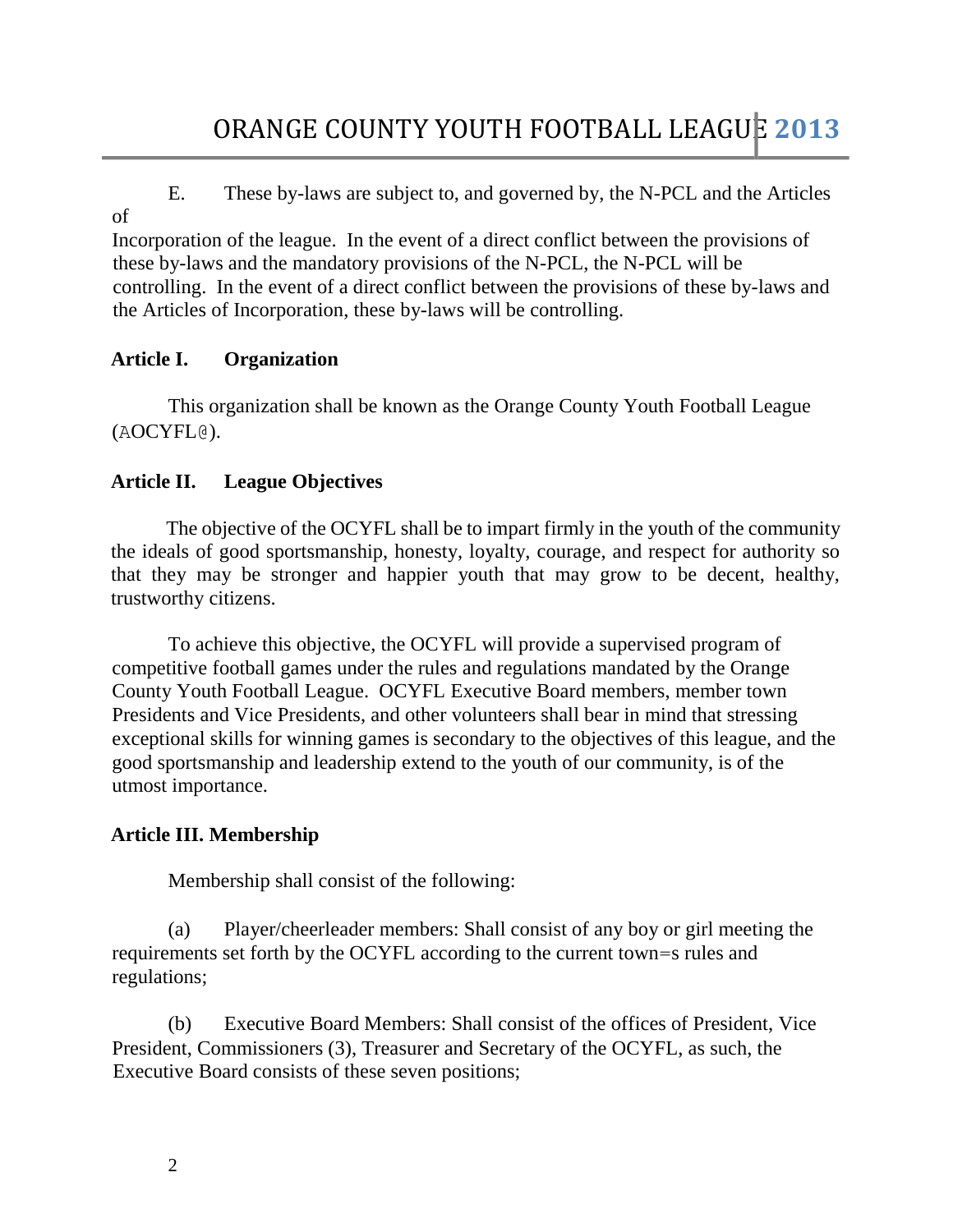(c) Board of Directors: Shall consist of the Town Presidents and Vice Presidents;

(d) Volunteers: Shall consist of Coaches, Assistant Coaches, and other elected or appointed officials that serve in individual member town leagues that make up the OCYFL.

(e) Member or Participating Town: A town, village, hamlet or league of player/cheerleader members and volunteers that agree to join the OCYFL.

### **Article IV. Membership Meetings**

Membership meetings will held the fourth Wednesday of each month at a time and place discussed at the previous meeting. No new proposals shall be introduced after 10:00 pm at any of these meetings unless absolutely necessary. The December membership meeting will be for the election of Executive Board Members and the relating of any required annual reports. All elections will be held and executed upon a majority vote by the Board of Directors present with one vote to be cast per town by that town=s President, or in his absence, Vice President, or in both of their absences, a designated league officer from that individual town.

# **Article V. Executive Board**

The Executive Board of the OCYFL shall consist of the offices of President, Vice President, Commissioners (three (3) positions), Treasurer, and Secretary.

# **Duties of Executive Board Members**:

The **President** shall

(a) act as the Chief Executive Officer of the OCYFL; (b) preside at all meetings of the OCYFL;

- (c) make appointments as prescribed in these by-laws;
- (d) act as an ex officio member of all committees;
- (e) serve as a trustee of the League;
- (f) audit the Treasurer=s books quarterly; and (g) co-sign and negotiate checks as necessary.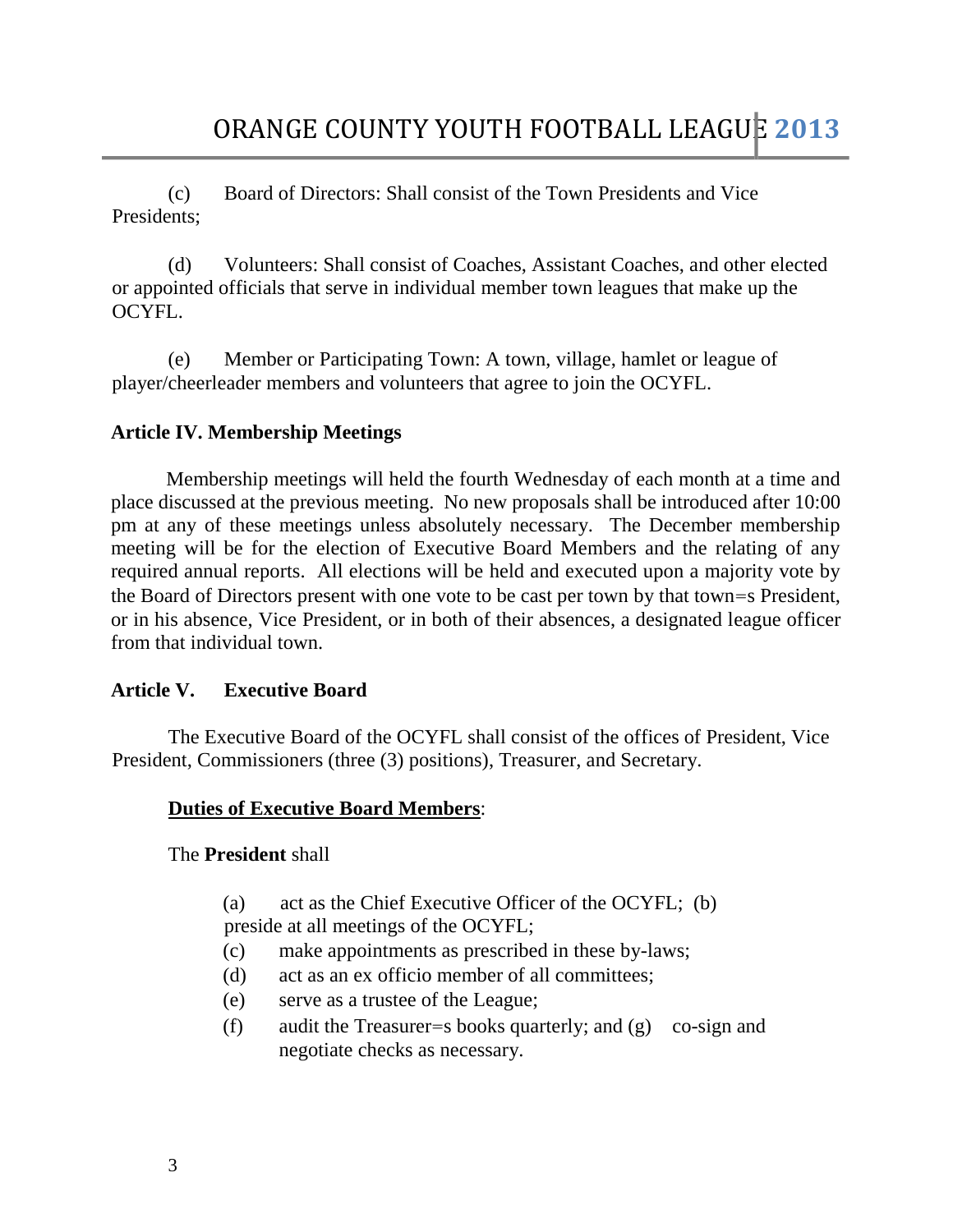### The **Vice President** shall

- (a) preside at all OCYFL meetings in the absence of the President;
- (b) carry out all duties assigned by the President;
- (c) serve as a trustee of the League;
- (d) audit the Treasurer=s books quarterly;
- (e) co-sign all checks as necessary;
- (f) act as the League President in the absence of the President and govern as necessary;
- (g) oversee, assign, maintain and control a background check process and coaches training program to be administered upon all member towns.

### The **Commissioners** shall

- (a) attend, supervise and govern all league functions as necessary;
- (b) record attendance at all league functions as necessary;
- (c) rule on situations brought by the Executive Board for arbitrary and decisive action dealing with game circumstances and league operations;
- (d) perform any other duties as requested by the Executive Board;
- (e) be responsible for safety policies and procedures as they relate to football and cheer operations;
- (f) be responsible for team roster compliance, player eligibility and roster books of all member Towns;
- (g) serve as trustees of the league.

### The **Treasurer** shall

- (a) keep accurate financial records of all league finances;
- (b) collect and distribute funds as directed by the Executive Board;
- (c) give a detailed accurate report of income and disbursements monthly;
- (d) supply all necessary records so that audits may be conducted;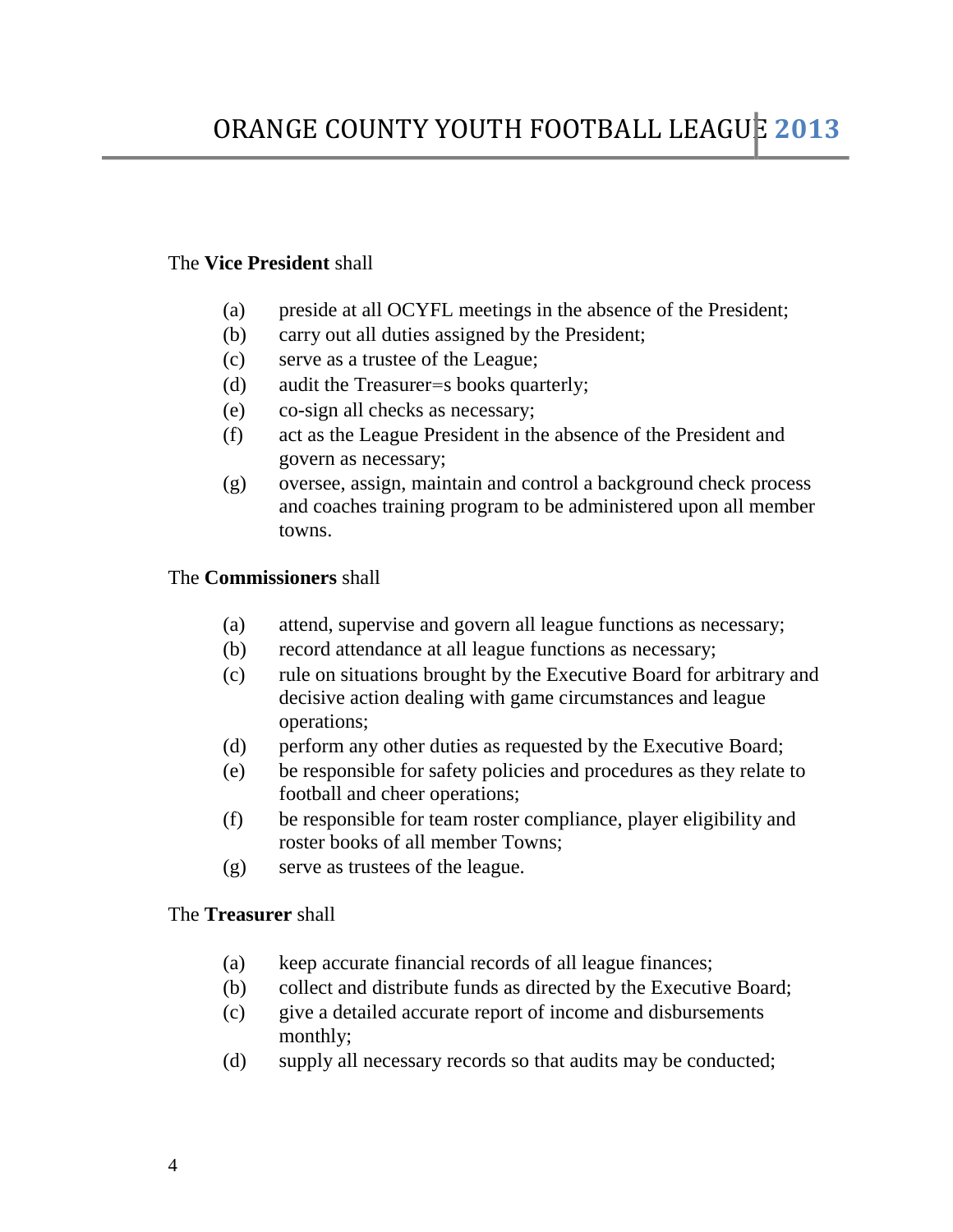# ORANGE COUNTY YOUTH FOOTBALL LEAGUE **2013**

- (e) have books available at all meetings for a review or as requested by the Executive Board;
- (f) co-sign all checks and file necessary tax returns; (g) serve as a trustee of the league.

#### The **Secretary** shall

- (a) keep the official minutes of all regular and special meetings;
- (b) maintain a copy of minutes of all meetings for two years;
- (c) make available a copy of current and previous years= minutes as required;
- (d) record attendance at all meetings, work sessions and events;
- (e) maintain an up to date copy of all by-laws, including amendments;
- (f) provide a copy of any amendments to the by-laws to any board members requesting it;
- (g) maintain a list of all current Presidents and Vice-Presidents, as well as necessary contact information for these individuals;
- (h) be the official handler of all correspondence that comes into and out of the league, and a copy shall be sent to the individual town presidents and vice-presidents as requested by the Executive Board;
	- (i) serve as a trustee of the league.

#### The **Board of Directors** shall

(a) consist of the individual member town Presidents and Vice-Presidents as elected or appointed by the individual member towns that participate in the OCYFL.

#### **Article VI. Committees and Appointments**

Committees will be appointed by the President as is necessary and usual and may consist of any members of the Executive Board, member town Presidents, Vice Presidents or any other volunteers as deemed necessary. Nothing herein will prevent a paid professional such as an accountant, attorney, or paid consultant from serving on a committee.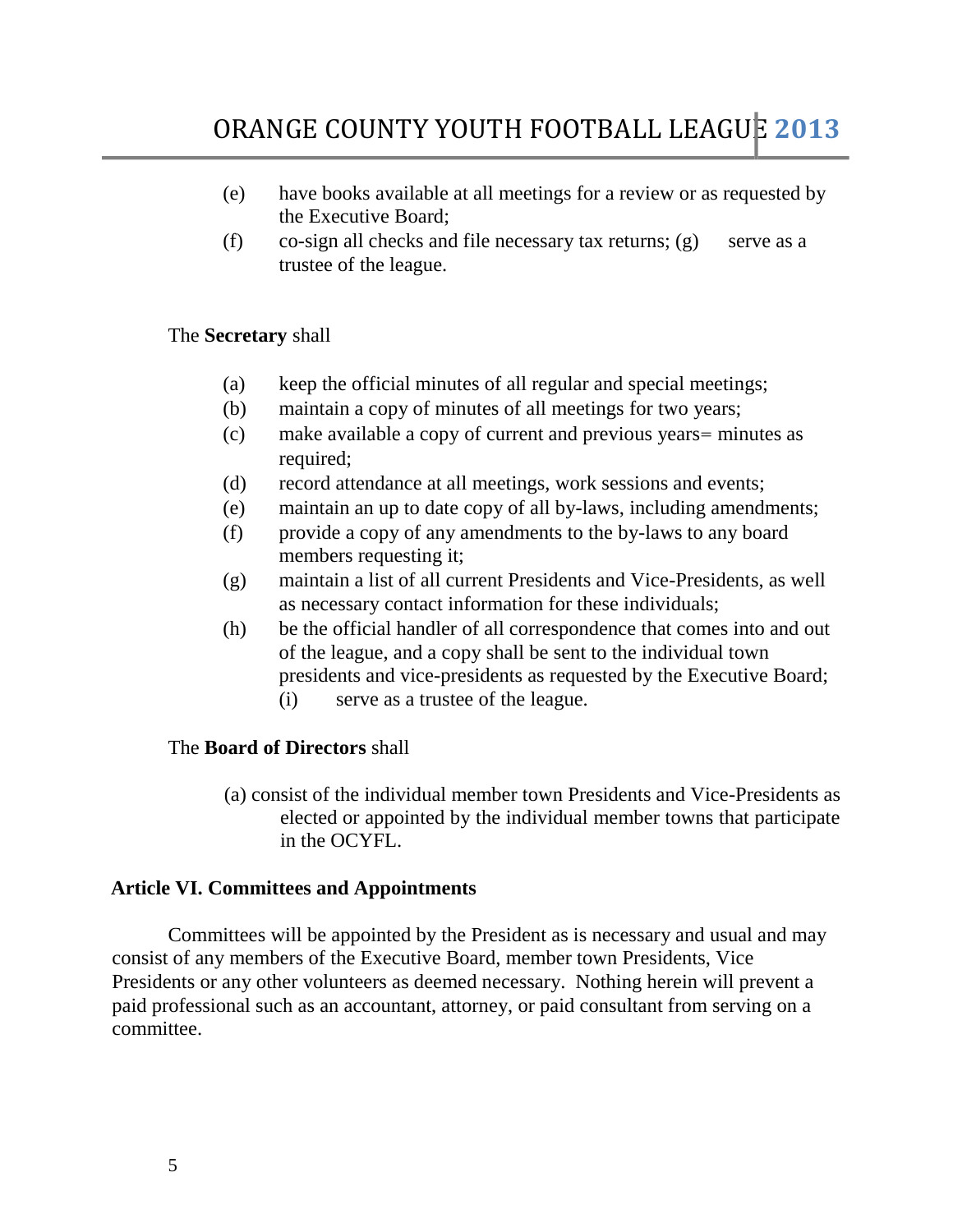### **Article VII. Nomination and Election of Officers of the Executive Board**

- (a) respective Executive Board members shall be not less than 18 years of age;
- (b) they shall take office at the next official meeting following their election;
- (c) all Executive Board members shall pass a criminal background check once every two years;
- (d) nominations for Executive Board members shall occur no earlier than November and no later than the December board meeting;
- (e) when the nomination process is complete, elections shall be held at the December meeting, and shall occur by a simple majority vote of all member town Presidents or their delegates present at that meeting;
- (f) in no event will any town cast more than one vote for any one position on the Executive Board.
- (g) any vacancy within the Executive Board shall be filled by an appointment of the President, if the presidency is vacated, the Vice President shall assume the office of President and an election shall then be held at the next regular meeting for the office of Vice President;
- (h) any appointed person will serve in any Executive Board position until the next election cycle;
- (i) all Executive Board members and volunteers and committee persons will serve one  $(1)$  year terms in their respective positions.

### **Article VIII. Town Participants/Members**

Each member town who participates in the OCYFL will have its own separate and distinct governing body that will further the objectives of that individual member town. Each individual member town will be responsible for handling all matters within their town, including the disciplining of coaches, players, parents and volunteers, and overseeing all aspects of fundraising activities and monetary expenditures which relate to their individual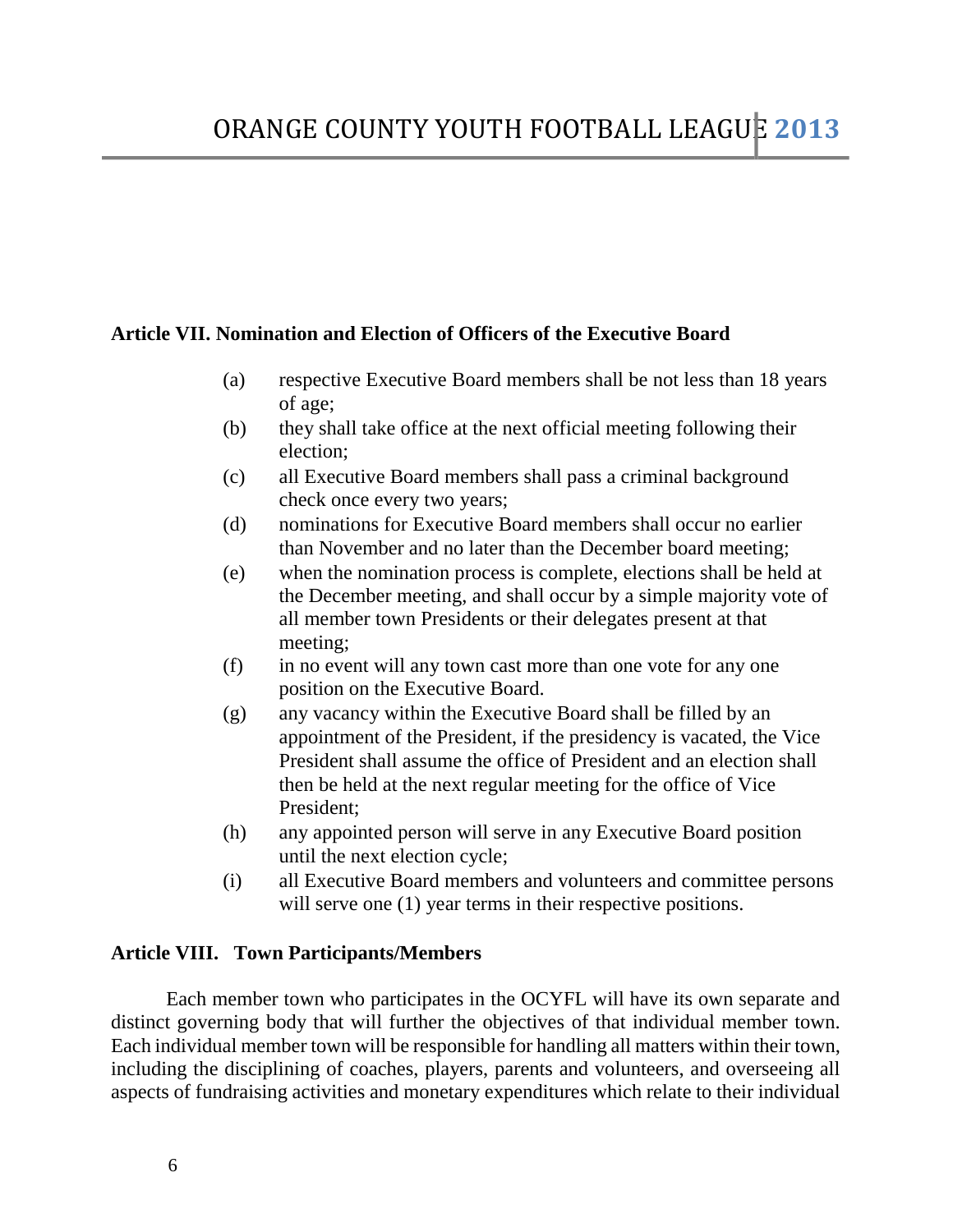town. Each individual member town will be responsible for the selection of a President and Vice President who will act as a liaison and serve on the Board of Directors of the OCYFL. Individual town Presidents and Vice Presidents will be responsible for providing input and guidance to the OCYFL Executive Board in matters concerning the governance of the league, as well as football and cheer operations of the OCYFL. The primary responsibility of the individual town Presidents, or in their absence, the town=s Vice President, or in their absence, any other person delegated by the individual participating towns, is to see that a vote is cast for each of the Executive Board positions noted above at the December elections of the Executive Board members. Furthermore, town Presidents and Vice Presidents, or their delegates, are responsible to see that annual playing rules related to football and cheer operations are established and passed for enforcement by the Executive Board in accordance with Article XV. Additionally, town Presidents and Vice Presidents are responsible for providing guidance to the OCYFL on fiscal matters that affect the league.

### **Article IX. OCYFL=s Ability to Discipline Volunteers**

The Executive Board of the OCYFL reserves the right to discipline any Executive Board member, Board of Directors member, Town President, Town Vice President or any head coach or assistant or volunteer that is a member of any participating member town youth football league program if there is a violation of New York State Athletic Association or Orange County Youth Football League rule or directive. Under normal football and cheer operations, the Executive Board of the OCYFL will defer the discipline of volunteers to the individual town that the volunteer participates in. However, when circumstances occur that reflect derogatorily on the OCYFL as a whole, or the actions of certain volunteers of the participant=s town are so severe that they set poor examples of league operations, sportsmanship, or character, the Executive Board may discipline in the following manner:

- (a) a written warning;
- (b) game or games suspensions, including practices;
- (c) termination;
- (d) public or private censure;
- (e) issue a monetary fine not to exceed \$100.00; (f) any combination of the above.

In any circumstance where the OCYFL Executive Board plans to render discipline, the subject individual(s) shall be afforded an opportunity to be heard at the next regular meeting following the complained-of action, and shall be afforded the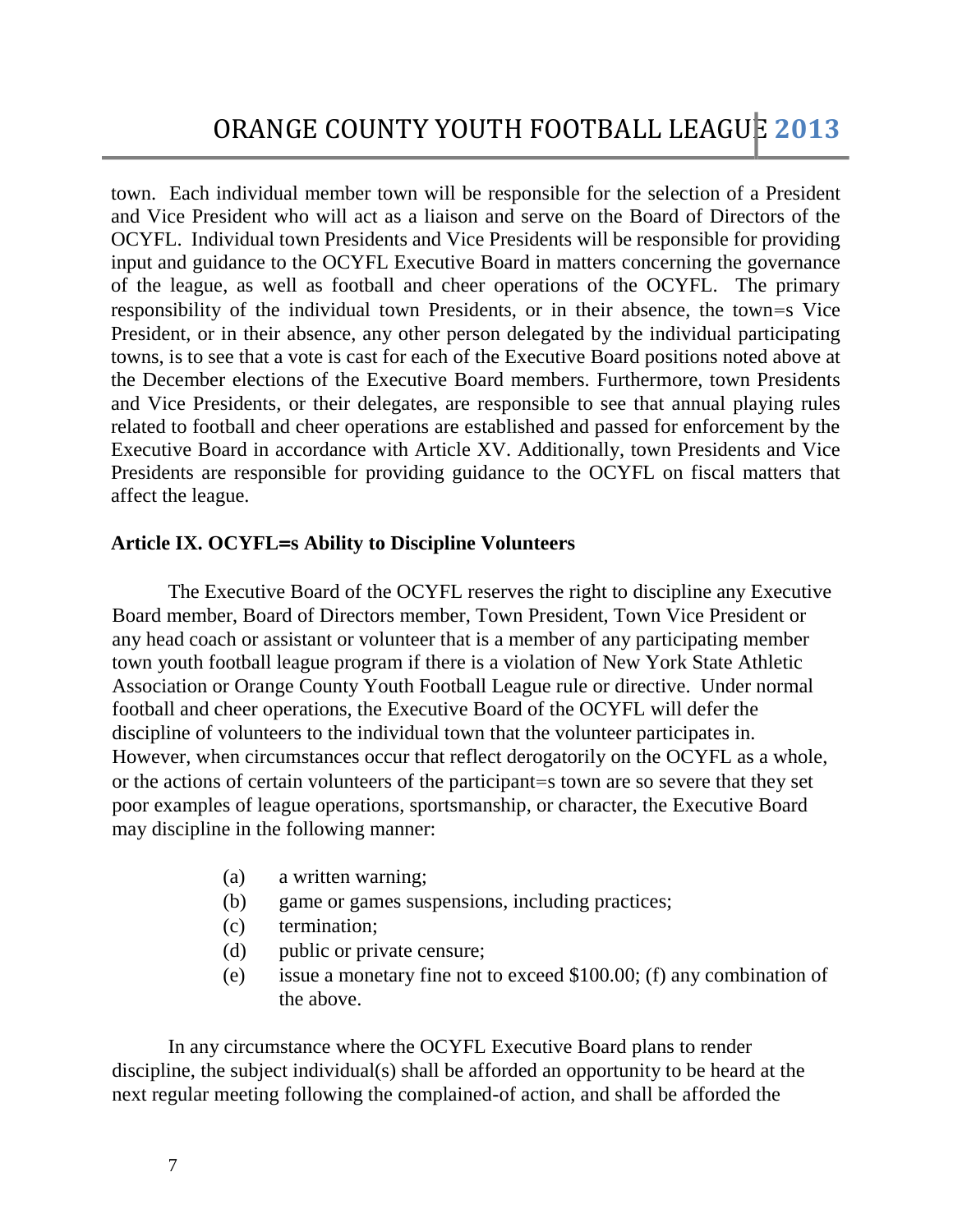opportunity to explain or defend their actions. Upon hearing from all necessary parties relating to, or witnessing the complained-of event, the Executive Board shall render a final decision after consultation and debate with all members on the Executive Board as to what disciplinary action should be administered for a particular violation. A violation may consist of malfeasance or non-feasance, a failure to perform assigned duties, or a failure to attend necessary meetings or events. In all circumstances, decisions relating to the discipline of volunteers by the OCYFL Executive Board are final and binding upon the member towns and individual(s) as a result of a town=s participation in the OCYFL.

# **Article X. Powers Not Specified**

Any situation or circumstance not covered by these By-Laws may be addressed by a simple majority vote of the Executive Board. Procedurally, Roberts Rules of Order, 11th Edition, will govern the meeting procedure, and agenda, where not specifically addressed in these by-laws. A standard meeting agenda is attached to these by-laws.

# **Article XI. Action without Meeting**

Action taken by a majority of the Executive Board or members of a Committee without a meeting is nevertheless Executive Board or Committee action if, and only if, written consent to the action is obtained and filed at the regular or special meeting, noting the specifics of the action and the vote of each member.

# **Article XII. Money and Finances**

1. The Executive Board may authorize any officer of this league to enter into contracts on behalf of the league pending final approval by the Executive Board.

2. The Board of Directors must approve expenditures exceeding \$500 by a majority vote. Expenditures less than \$500 may be approved by the President as needed when time is of the essence. These minor expenses should relate to down payments, advertising and specific needs for approved events or games and/or office supplies.

3. A complete yearly audit must be obtained and approved by three (3) Executive Board members. The audit will be done at or before the December meeting thereby providing cleared and approved books for the incoming Treasurer. Each audit shall be kept on file for a minimum of three (3) years.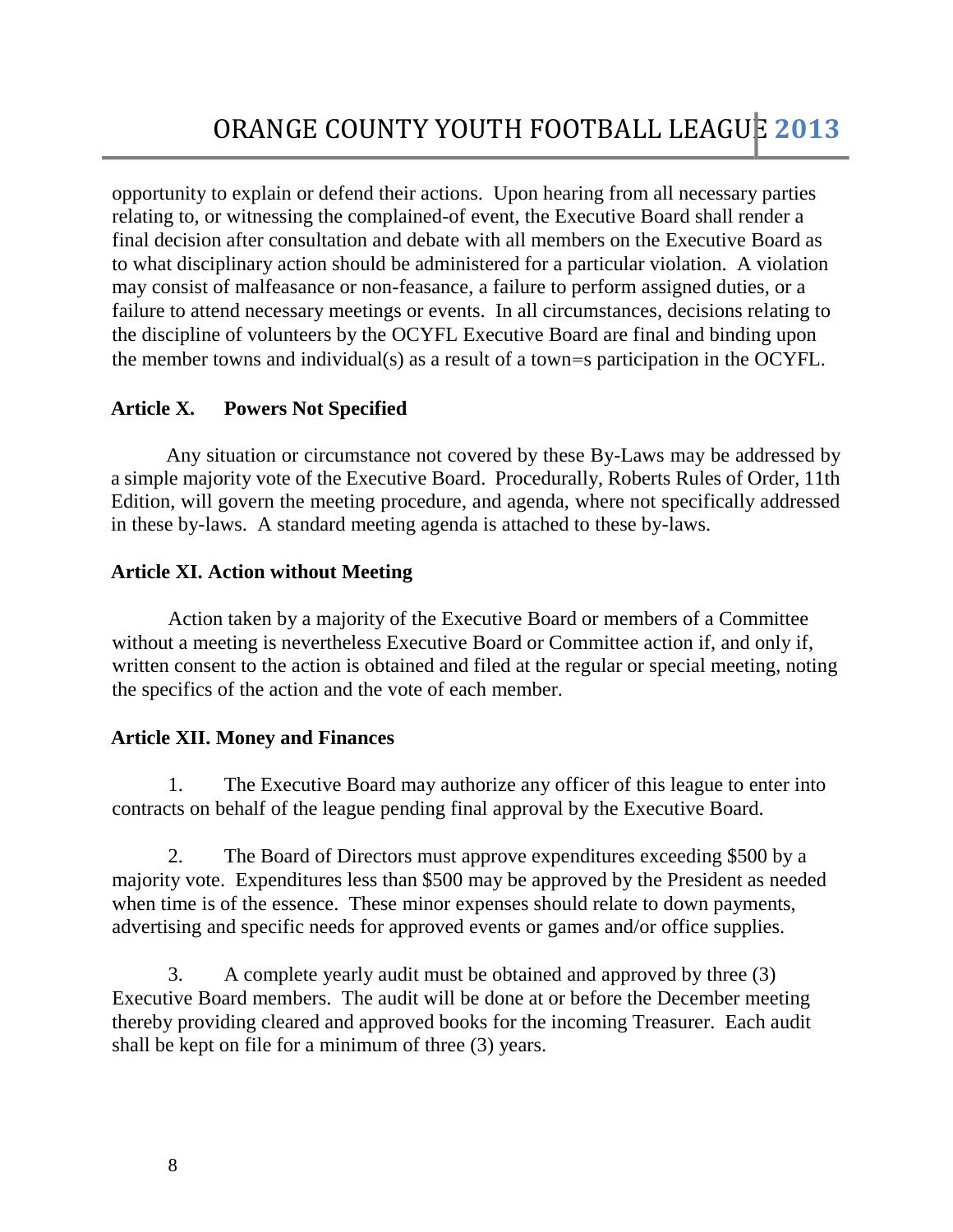4. All monies obtained, collected, or raised by the OCYFL must be accounted for and deposited in the general league account within thirty (30) days following the event, game or activity that produced the proceeds.

5. All monies must be deposited at a bank within New York State.

### **Article XIII. Legal and Accounting Advice**

Generally, legal and accounting advice should be sought as needed. The OCYFL should seek advice from members who possess these necessary skills to avoid unnecessary costs, however, when needed, these services may be obtained in the same fashion as any other purchase that would be needed for regular league operations. The league may appoint legal counsel and accounting services on a yearly basis to provide advice as needed.

### **Article XIV. Procedures and Amendment of By-Laws**

1. The OCYFL By-Laws may be amended, repealed or altered, in whole or in part, by a majority vote of the Board of Directors present on the night or day the By-Law change is to be voted on.

2. All changes to these By-Laws must be presented, in writing, one month in advance at the monthly meeting. The proposed changes must be read and noted in the minutes of the monthly meeting preceding the proposed changes.

# **Article XV. Annual Playing Rules and Regulations**

The annual playing rules and regulations that govern all aspects of football and cheer operations shall be revised annually on or before the March meeting. The rules and regulations governing all aspects of football and cheer operations shall be determined by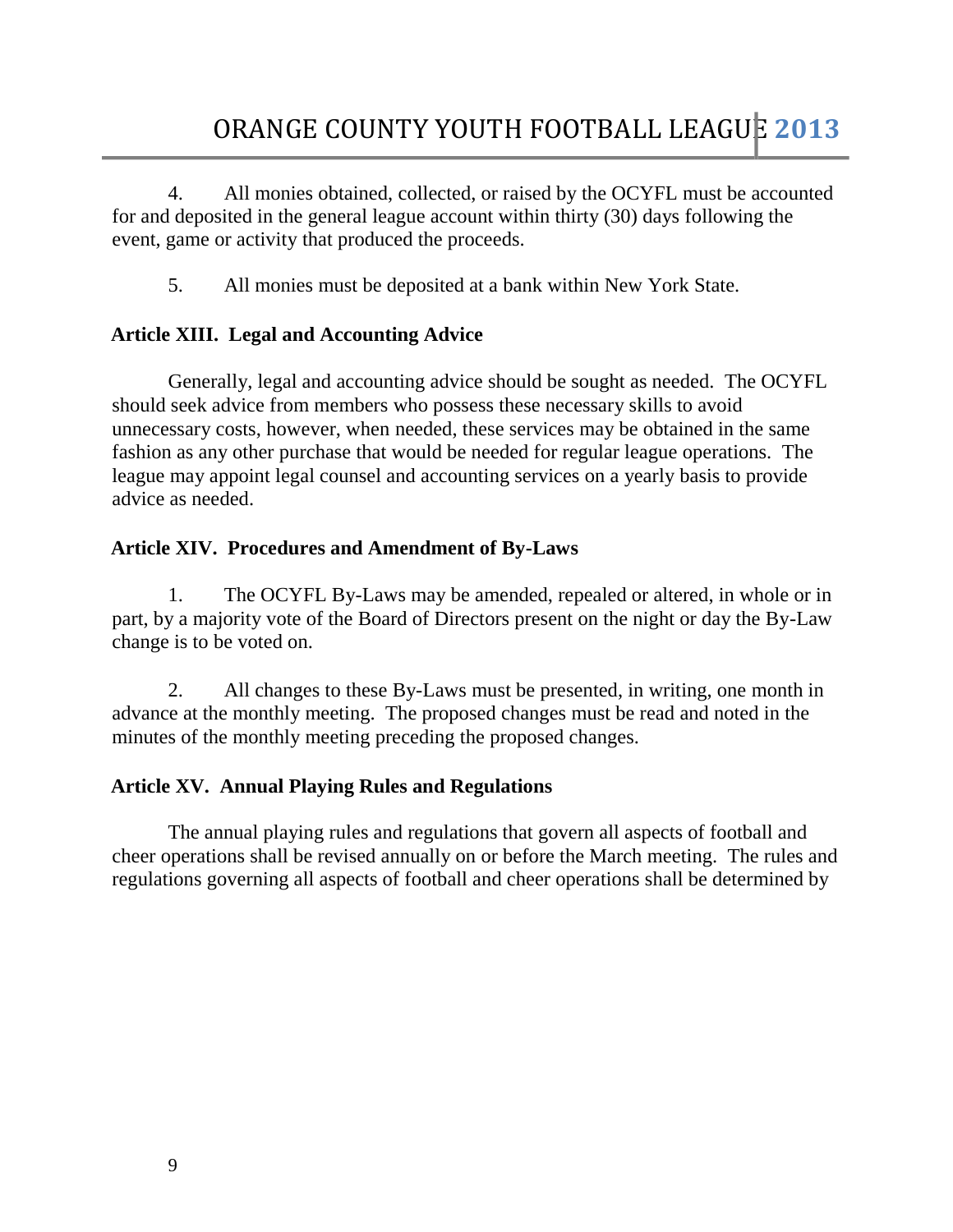the Board of Directors consisting of the participating town Presidents and Vice Presidents. Voting shall be limited to one vote per town, and will be determined by simple majority vote of all Towns present at the meeting. All requested changes are required to be submitted in writing or via email to all member towns, prior to the league vote, or March meeting, whichever is later. Playing rules shall be in effect for one (1) year.

# **Article XVI. Insurance, Safety and General Welfare**

1. Every playing year, it shall be the responsibility of the Executive Board of the OCYFL to obtain and provide liability, as well as accident and injury insurance for the football players, cheerleaders and volunteers who are part of the member towns of the OCYFL.

2. The Executive Board reserves the absolute right in any circumstance to make rulings regarding the safety and general welfare of players, cheerleaders and volunteers when it relates to football and cheer operations. The Executive Board may at any time cancel, move, reschedule, or disallow a league function from occurring by simple notice to the participating town=s President or Vice President. All football and cheerleading functions relating to player, cheerleader and volunteer activities must be scheduled and approved by the Executive Board of the OCYFL, or when time is of the essence, the President of the OCYFL.

3. Insurance fees are collectable and due from the member towns to the OCYFL by July 20th of each year.

# **Article XVII. The Membership Fees and Association**

The Executive Board shall set the town entry fee for the member towns by March 1st of each year, collectable by June 15th.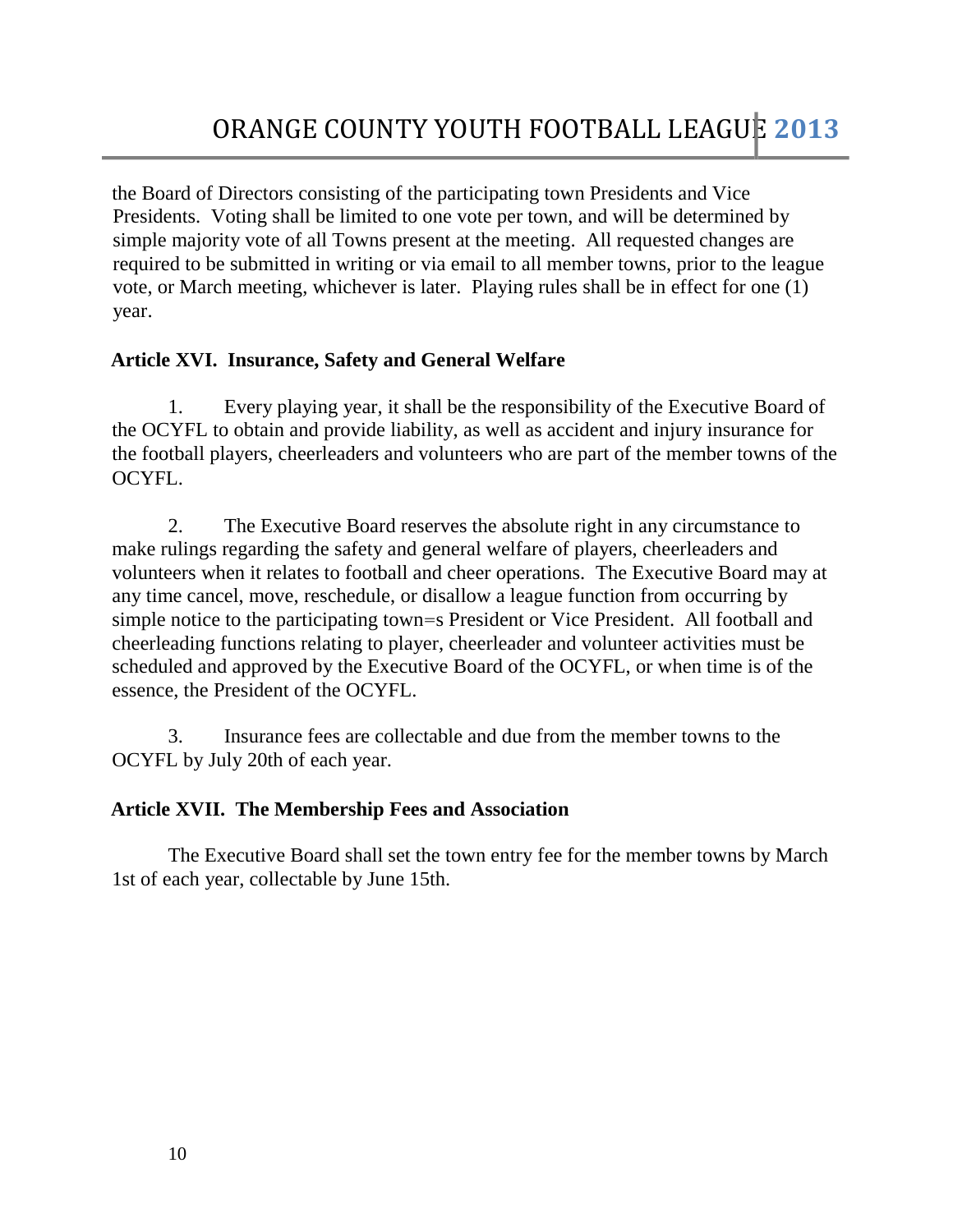### **Article XVIII. Attendance**

The Executive Board of the OCYFL requires mandatory attendance of member town's Presidents and/or Vice Presidents, or in their absence, a person delegated by the member town at all regular meetings. A town=s failure to attend a regular meeting shall result in a monetary fine being assessed to that town. An absence may be excused if advance notice is provided to an Executive Board member at least 72 hours before the meeting. If exceptional circumstances occur that prohibit notice, and a reasonable explanation exists for the absence, the assessment may be waived by the Commissioners.

Date of First Reading: \_\_January 22, 2012\_\_\_\_\_\_\_\_\_\_\_ Date of Passage: \_February 22, 2012 \_\_\_\_\_\_\_\_\_\_\_\_\_\_\_\_ In favor: \_11 Oppose: \_3

| <b>Town Endorsements:</b>                                                                                      |                                               |
|----------------------------------------------------------------------------------------------------------------|-----------------------------------------------|
| $\text{Chester}\_\text{res}\_\text{S}$                                                                         |                                               |
|                                                                                                                |                                               |
| $Goshen$ $No$ $\qquad \qquad$ $No$ $\qquad \qquad$ $\qquad \qquad$ $\qquad \qquad$ $No$ $\qquad \qquad \qquad$ |                                               |
|                                                                                                                | Valley Central <sub>___</sub> Yes____________ |
| Marlboro Yes                                                                                                   | Washingtonville_Yes__________                 |
| Middletown _Not present________                                                                                |                                               |
|                                                                                                                |                                               |
|                                                                                                                |                                               |
| Newburg Yes                                                                                                    |                                               |
| New Windsor<br>Yes <u>New Windsor</u>                                                                          |                                               |
|                                                                                                                |                                               |